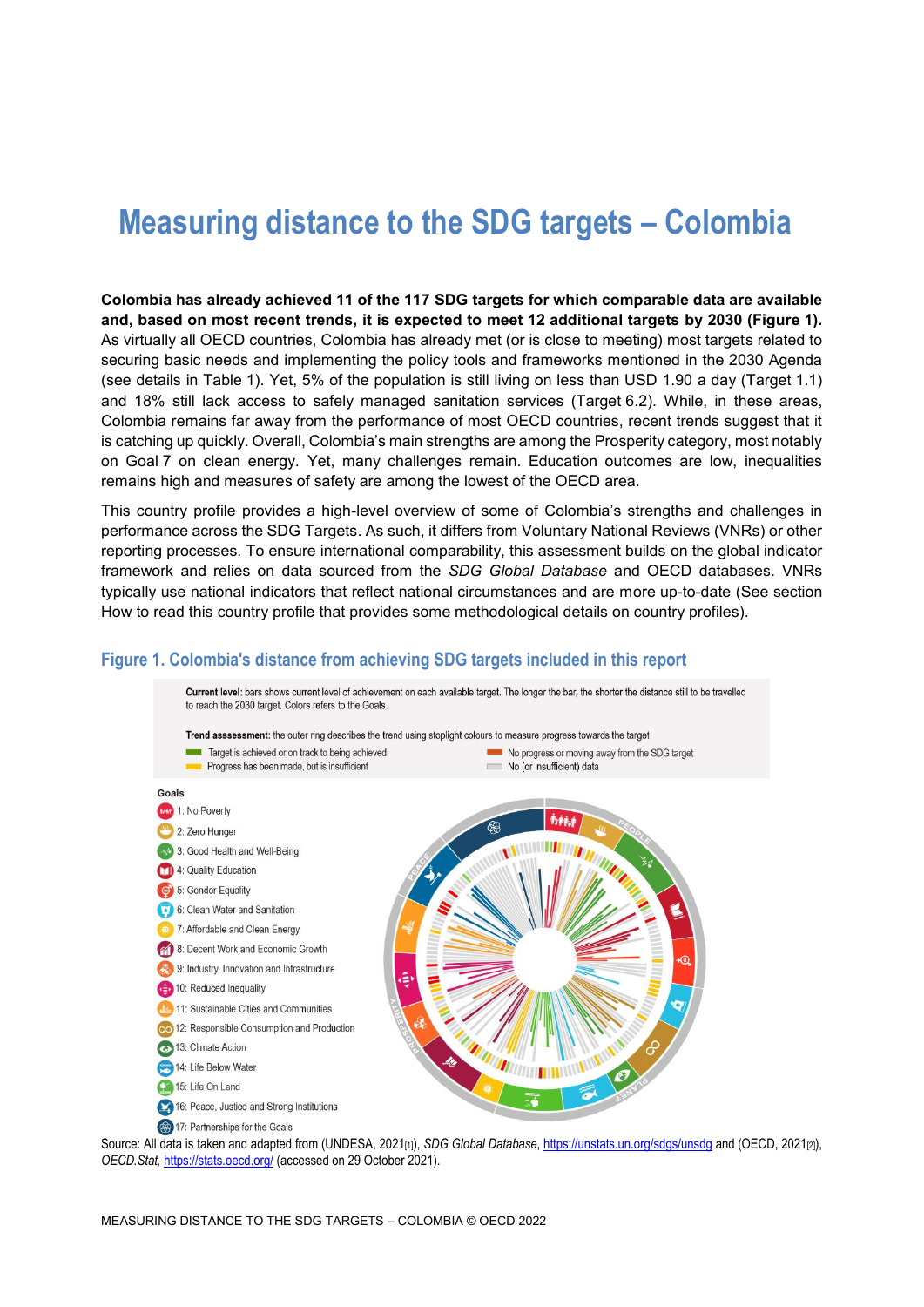## **Main strengths**

**As most OECD countries, Colombia provides access to basic services to the great majority of its population.** Colombia has reduced maternal and infant mortality (Targets 3.1 and 3.2) and increased access to early childhood education (Target 4.2). Colombia's distance is also nil or very small when it comes to providing access to basic services (Target 1.4) and modern sources of energy (Target 7.1). Still, it has some road to travel to connect all of its population to more modern water and sanitation facilities (Targets 6.1 and 6.2).

**Colombia is among the fastest growing OECD economies.** On average, over the past 15 years, GDP per capita increased by around 2% (Target 8.1) while labour productivity grew by more than 3% a year. This strong macro-economic performance allowed poverty to fall markedly in recent years. While 5% of the population is still living on less than USD 1.90 a day, recent trends suggest that Colombia should join the main bulk of OECD countries in the coming years (Target 1.1). In addition, while the level of income inequality remains much higher than in any other OECD country, the income of the bottom 40% of the population is growing faster than average income (Target 10.1).

**Colombia reports good outcomes on most energy targets with available data (Goal 7)**. All residents have access to modern sources of energy (Target 7.1). Owing to an heavy reliance on hydropower, renewables account for more than 70% of total electricity generation (Target 7.2), energy intensity is low (Target 7.3), and CO<sub>2</sub> intensities are below the OECD average (Target 9.4). However, emission intensity for all greenhouse gases is close to the OECD average due to the high emissions from non-energy sectors such as agriculture (Target 13.2).

**Some risk factors to health are very low in Colombia.** Colombia has a mortality rate attributed to cardiovascular disease, cancer, diabetes or chronic respiratory disease that is lower than in many OECD countries (Target 3.4). In 2018, tobacco consumption was only a third of the OECD average, with less than on tenth of adults classified as daily smokers (Target 3.a). Available data also suggest that alcohol consumption per capita is among the lowest of the OECD, with only 4 litres of pure alcohol per adult in 2019. Still, harmful drinking patterns, which account for an important share of the burden of disease in OECD countries, is around the OECD average, with 7% of the population suffering from disorders attributable to the consumption of alcohol (Target 3.5). Malnutrition (Target 2.2), poor air quality (Targets 3.9 and 11.6) and communicable diseases such as AIDS, Tuberculosis and tropical diseases weigh heavily on population health.

#### **Main weaknesses**

**Education outcomes are low.** While Colombia has met Target 4.2 on pre-primary education, students' education outcomes at the end of secondary schooling remain poor. In 2018, only on third of 15-year-olds achieved PISA minimum proficiency level in mathematics and only half of them achieved it in reading (Target 4.1). Differences in socio-economic background, gender, immigration status and location account for a large share of these disparities in education outcomes (Target 4.5). While most adults have a basic proficiency in numeracy and literacy (Target 4.6), data are not directly comparable to other OECD countries and comparison should be done carefully. Also, too many adults lack basic ICT skills (Target 4.3).

**Tackling unequal opportunities for vulnerable populations and women requires further efforts.** There is scope to improve the legal framework for fostering gender equality (Targets 5.1 and 5.3). Women are underrepresented in the public spheres (Target 5.5) – around on fifth of seats in national parliament are held by women – while data lack to assess their participation in the economic spheres. In addition, available data suggest that violence against women is widespread: the proportion of ever-partnered women and girls subjected to physical and/or sexual violence by a current or former intimate partner in the previous 12 months is more than twice the OECD average (Target 5.2). Beyond gender disparities,

**2**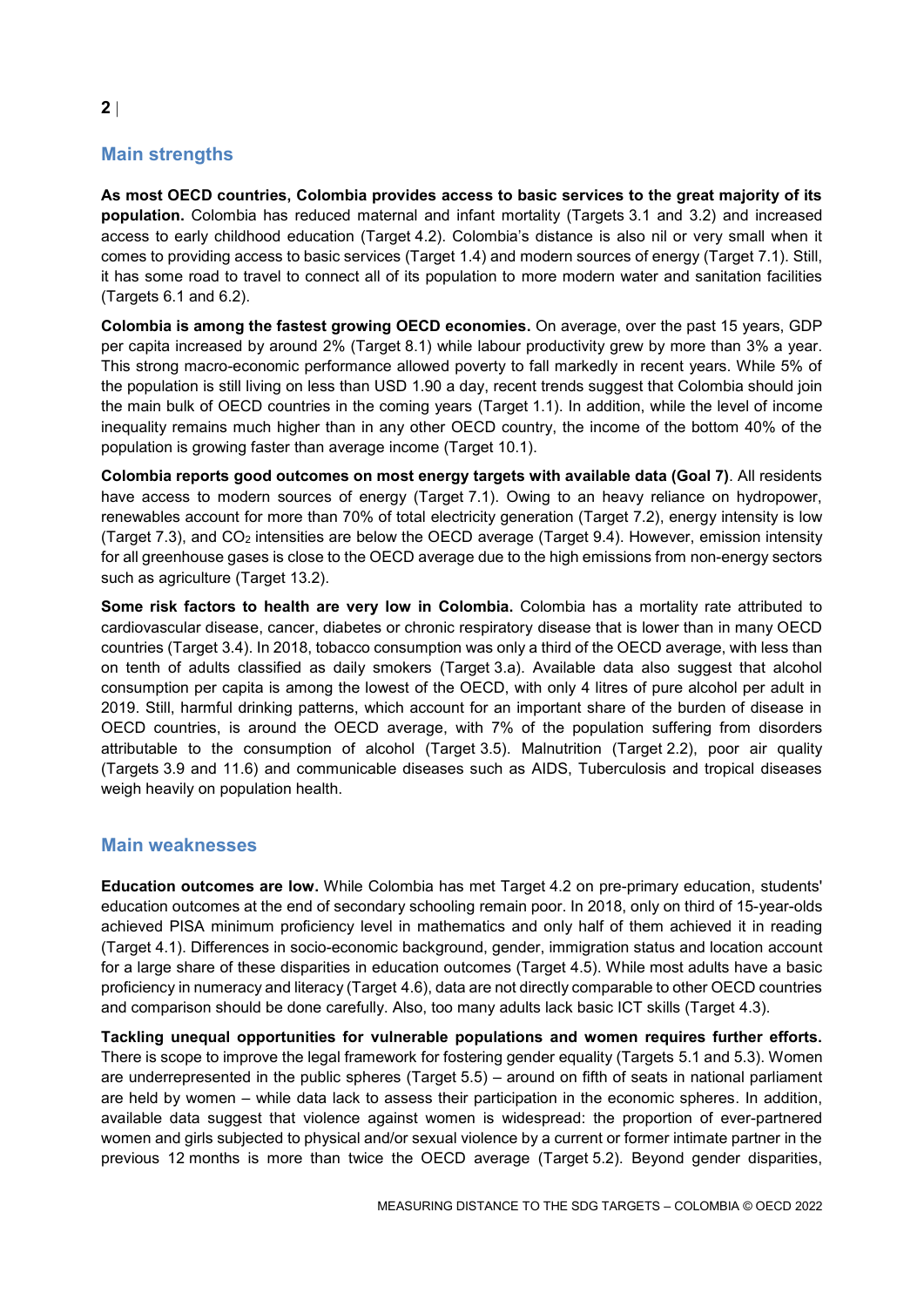Colombia reports very high levels of income poverty and inequality, but these data are not fully comparable to those available for other OECD countries (Targets 1.2 and 10.2). High levels of inequality relate to some persistent challenges of the labour market – the unemployment rate is twice the OECD average (Target 8.5), one in three young adult is not in employment, education nor training (Target 8.6) and compliance with labour rights is much lower than in most OECD countries (Target 8.8) – but also to the weak redistribution through taxes and transfers (Target 10.4) and the long-standing gaps in the social protection system (Target 1.3). Still, Colombia is one of the very few OECD countries where relative poverty is on a downward trend.

**The protection of ecosystems and biodiversity requires further efforts.** Colombia is one of the world's most diverse countries and forests cover more than half the territory. On the one hand, Colombia has a long tradition of environmental laws and policies. For instance, Colombia is ahead of many OECD countries when it comes to mainstreaming education for sustainable development in national education policies or in student assessment (Targets 4.7, 12.8 and 13.3), it already implemented policy instrument for sustainable consumption and production (Target 12.1) and sustainable public procurement policies (Target 12.7) and it meets its commitments and obligations required by many international conventions on hazardous waste (Target 12.4). In addition, protected areas cover more than 17% of terrestrial area and 13% of the territorial sea, just beyond the 2020 Aichi Biodiversity Targets (Targets 14.5 and 15.1). On the other hand, only half of the marine, freshwater, terrestrial and mountain areas that are important for biodiversity are protected (Targets 14.5, 15.1 and 15.4), and only one fifth of forest area is within legally established protected areas (Target 15.2). Further, policy indicators tracking measures to fight illegal, unreported and unregulated (IUU) fishing suggest that Colombia is below the OECD average in this field (Target 14.4). Also, beach litter density is above the OECD average (Target 14.1) and the water quality of lakes is low (Target 6.6). As a result, direct measures of biodiversity highlight significant extinction risks for major species groups (Target 15.5).

**Colombia is also far away from many targets for Goal 16 on peace.** Deaths from assaults are widespread; with 23 deaths per 100 000 population in 2017 this indicator is nine times the OECD average (Target 16.1).In 2020, more than half the population reported not feeling safe when walking alone at night in the area where they live. On the front of trust and corruption, 18% of firms experienced at least one request to pay bribes (Target 16.5) while 65% of the citizens do not trust the judicial system (Target 16.6). When it comes to indicators tracking the rule of law (Target 16.3), the index of civil justice from the World Justice Project is among the lowest of the OECD area.

## **Statistical gaps**

**Like in many other OECD countries, data availability remains a challenge when measuring distances to targets** (see the Overview chapter for details). For Colombia, available data on the level of the different indicators allow covering 117 of the 169 targets. As shown in [Figure](#page-3-1) 2 below, indicator coverage is uneven across the 17 goals. While only four goals (i.e. Goals 1 on poverty, 3 on health, 4 on education and 12 on consumption and production) have most of their targets covered (the indicator coverage exceeds 80%), coverage is much lower for three goals (Goals 14 on life below water, 11 on cities and 17 on partnerships) with only half or fewer of their targets covered. Data gaps become starker when focusing on performance indicators, excluding those providing contextual information. In this case, coverage exceeds 80% for two goals only, i.e. Goals 3 on health and 4 on quality education. Moreover, for eight goals, mostly within the Planet category (Goals 6, 12, 13 and 14) but also in Goals 4 on quality education, 5 on gender equality, 11 on cities and 17 on partnerships, data are lacking to monitor progress over time for more than two in three targets.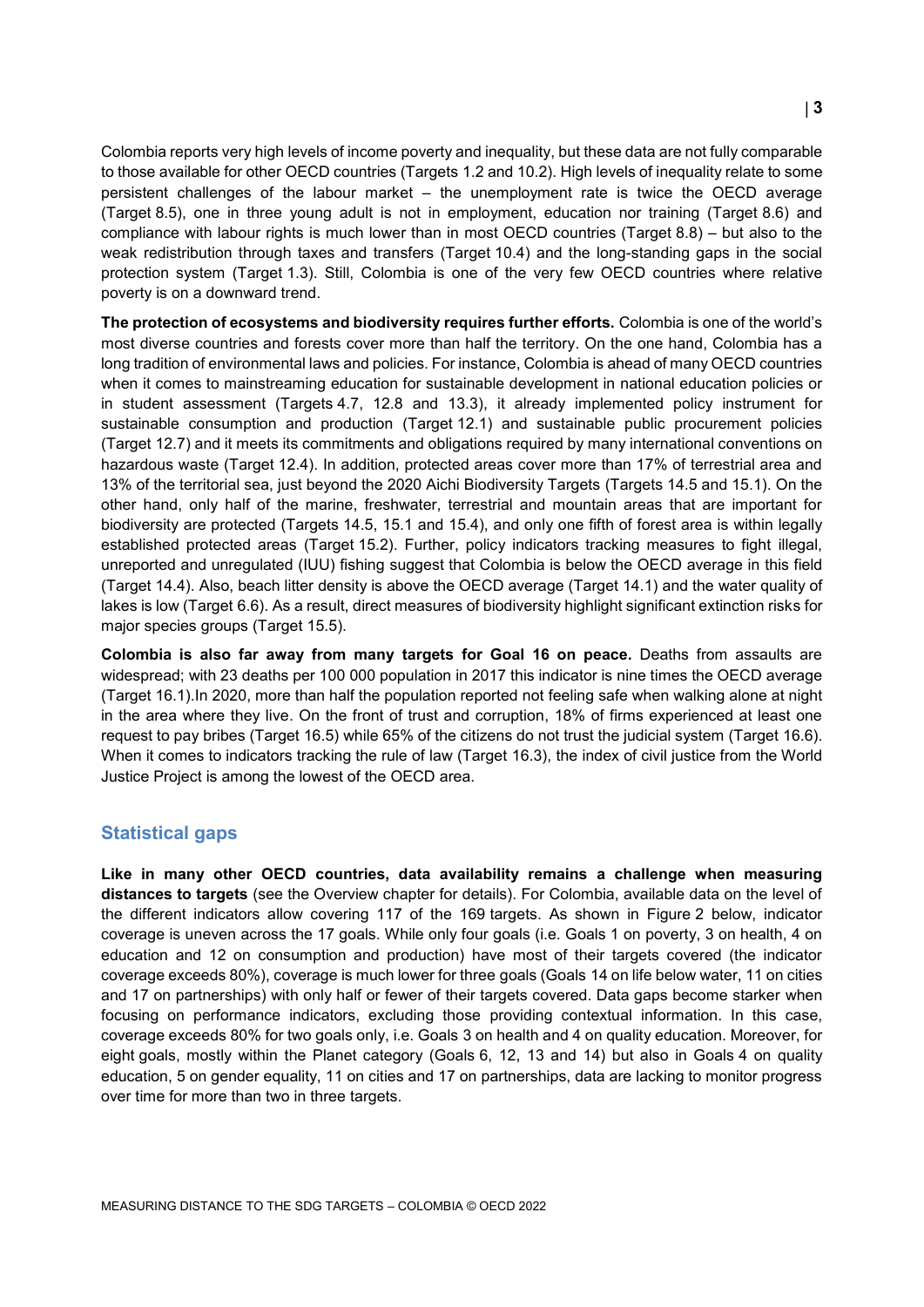

## <span id="page-3-1"></span>**Figure 2. Colombia's share of the 2030 Agenda's targets covered by at least one indicator, by goal**

Note: The figure represents Colombia's share of targets covered by at least one indicator for each SDG. Numbers from 1 to 17 stand for the goals: 1 No poverty, 2 Zero hunger, 3 Good health and well-being, 4 Quality education, 5 Gender equality, 6 Clean water and sanitation, 7 Affordable and clean energy, 8 Decent work and economic growth, 9 Industry, innovation and infrastructure, 10 Reduced inequalities, 11 Sustainable cities and communities, 12 Responsible consumption and production, 13 Climate action, 14 Life below water, 15 Life on land, 16 Peace, justice and strong institutions and 17 Partnerships for the goals. These goals are grouped under five broad themes (the "5Ps"): People, Planet, Prosperity, Peace and Partnership. Beyond data availability, other statistical gaps such as timeliness or granularity also need to be considered. For instance, given the lag in available data, the effects of the pandemic on current distance and trajectories may not be reflected in the estimates.

Source: All data is taken and adapted from (UNDESA, 2021<sub>[1]</sub>), *SDG Global Database*[, https://unstats.un.org/sdgs/unsdg](https://unstats.un.org/sdgs/unsdg) and (OECD, 2021<sub>[2]</sub>), *OECD.Stat,* <https://stats.oecd.org/> (accessed on 29 October 2021).

## **Detailed information**

While some SDG Targets are, on average, close to being met, performance is very uneven across the 17 Goals of the 2030 Agenda for Sustainable Development. [Table](#page-3-0) 1 presents an overview of Colombia's progress towards targets based on available data for each of the 17 Goals. It shows that distances to Targets and trends over time differ significantly even when considering a specific goal.

| Goal           | Target | Short Label                      | Distance to<br>Target (s.u.) | <b>Trend Assessment</b>                                              | OECD Average<br>distance (s.u.) | <b>OECD Trend Assessment</b>                        |
|----------------|--------|----------------------------------|------------------------------|----------------------------------------------------------------------|---------------------------------|-----------------------------------------------------|
|                | 1.1    | Extreme poverty                  | 2.21                         | Target is achieved or on<br>track to being achieved                  | 0.00                            | Target is achieved or on<br>track to being achieved |
|                | 1.2    | Poverty in all its<br>dimensions | 1.19                         | Target is achieved or on<br>track to being achieved                  | 1.41                            | No progress or moving away<br>from the SDG target   |
|                | 1.3    | Social protection<br>coverage    | 2.91                         | No progress or moving away<br>from the SDG target                    | 0.80                            | No progress or moving away<br>from the SDG target   |
|                | 1.4    | Access to basic services         | 0.49                         | Progress has been made.<br>but is insufficient to meet the<br>target | 0.00                            | Target is achieved or on<br>track to being achieved |
|                | 1.5    | Resilience to shocks             | 0.31                         | n.a.                                                                 | 1.00                            | n.a.                                                |
| $\mathfrak{p}$ | 2.1    | Hunger                           | 4.35                         | Progress has been made,<br>but is insufficient to meet the<br>target | 0.28                            | No progress or moving away<br>from the SDG target   |

#### <span id="page-3-0"></span>**Table 1. Colombia distances to targets and recent trends**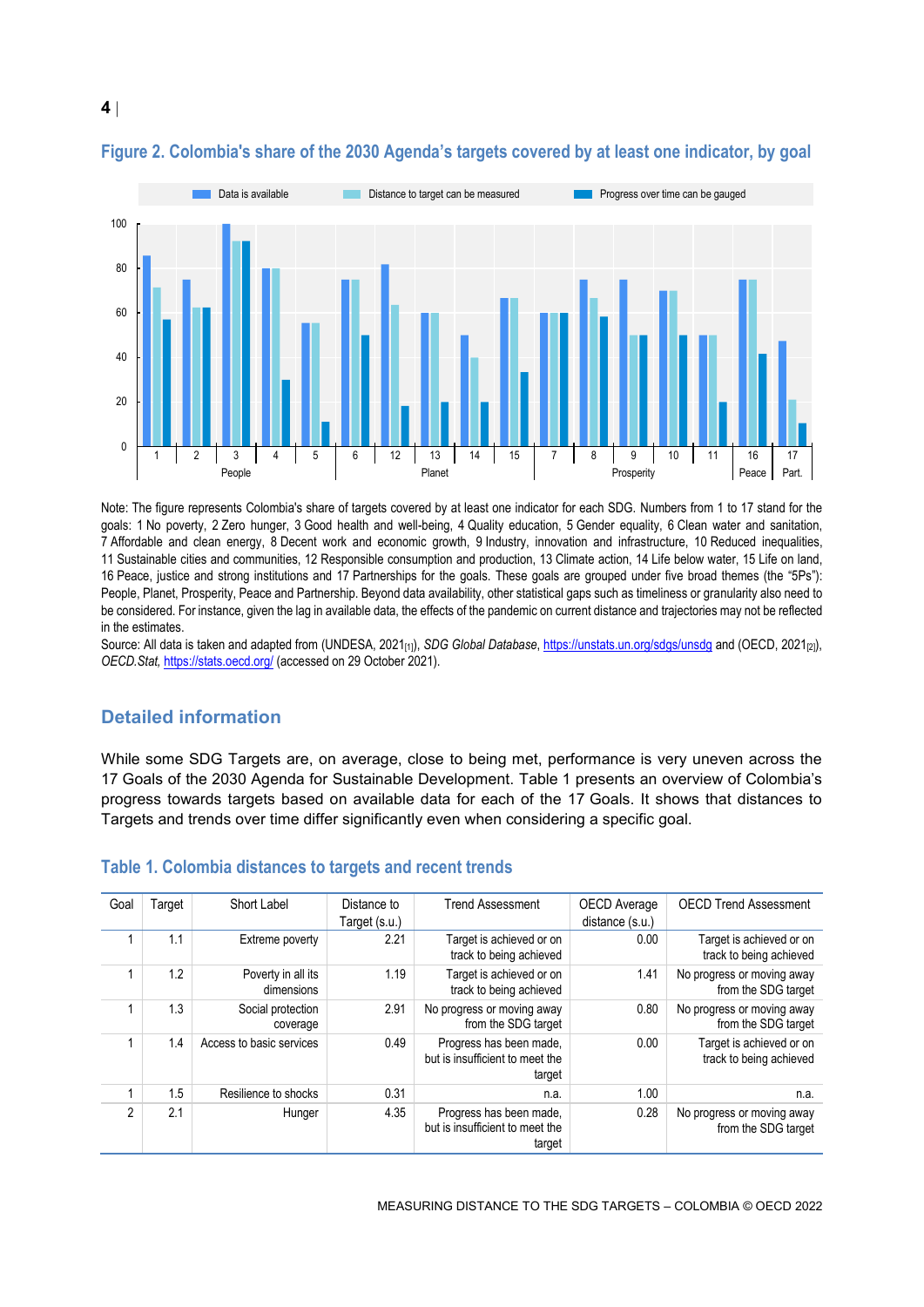| Goal           | Target | Short Label                             | Distance to<br>Target (s.u.) | <b>Trend Assessment</b>                                              | OECD Average<br>distance (s.u.) | <b>OECD Trend Assessment</b>                                         |
|----------------|--------|-----------------------------------------|------------------------------|----------------------------------------------------------------------|---------------------------------|----------------------------------------------------------------------|
| 2              | 2.2    | Malnutrition                            | 3.05                         | No progress or moving away<br>from the SDG target                    | 2.46                            | No progress or moving away<br>from the SDG target                    |
| 2              | 2.4    | Sustainable production                  | 0.24                         | Progress has been made,<br>but is insufficient to meet the<br>target | 1.34                            | No progress or moving away<br>from the SDG target                    |
| $\overline{2}$ | 2.5    | Diversity of seeds and<br>livestocks*   | 1.07                         | Progress has been made,<br>but is insufficient to meet the<br>target | 3.59                            | No progress or moving away<br>from the SDG target                    |
| 2              | 2.c    | Food prices anomalies                   | 0.00                         | Target is achieved or on<br>track to being achieved                  | 0.00                            | Target is achieved or on<br>track to being achieved                  |
| 3              | 3.1    | Maternal mortality                      | 0.23                         | Target is achieved or on<br>track to being achieved                  | 0.00                            | Target is achieved or on<br>track to being achieved                  |
| 3              | 3.2    | Death of newborns and<br>children       | 0.11                         | Target is achieved or on<br>track to being achieved                  | 0.00                            | Target is achieved or on<br>track to being achieved                  |
| 3              | 3.3    | Communicable diseases                   | 3.46                         | No progress or moving away<br>from the SDG target                    | 0.56                            | Progress has been made,<br>but is insufficient to meet the<br>target |
| 3              | 3.4    | Premature mortality                     | 0.44                         | Progress has been made,<br>but is insufficient to meet the<br>target | 1.26                            | Progress has been made,<br>but is insufficient to meet the<br>target |
| 3              | 3.5    | <b>Prevention of Substance</b><br>abuse | 0.46                         | Target is achieved or on<br>track to being achieved                  | 0.63                            | Progress has been made,<br>but is insufficient to meet the<br>target |
| 3              | 3.6    | Road traffic accidents*                 | 3.12                         | No progress or moving away<br>from the SDG target                    | 0.78                            | Progress has been made,<br>but is insufficient to meet the<br>target |
| 3              | 3.7    | Access to sexual health-<br>care        | 3.67                         | Progress has been made,<br>but is insufficient to meet the<br>target | 0.58                            | Progress has been made,<br>but is insufficient to meet the<br>target |
| 3              | 3.8    | Health coverage                         | 2.18                         | Progress has been made,<br>but is insufficient to meet the<br>target | 1.79                            | Progress has been made,<br>but is insufficient to meet the<br>target |
| 3              | 3.9    | Deaths and illness from<br>pollution    | 0.66                         | Target is achieved or on<br>track to being achieved                  | 0.55                            | No progress or moving away<br>from the SDG target                    |
| 3              | 3.a    | Tobacco consumption                     | 1.24                         | Progress has been made,<br>but is insufficient to meet the<br>target | 2.65                            | Progress has been made,<br>but is insufficient to meet the<br>target |
| 3              | 3.b    | Vaccination                             | 0.55                         | Target is achieved or on<br>track to being achieved                  | 0.37                            | Target is achieved or on<br>track to being achieved                  |
| 3              | 3.d    | Health emergency<br>preparedness        | 1.25                         | Progress has been made,<br>but is insufficient to meet the<br>target | 1.19                            | Target is achieved or on<br>track to being achieved                  |
| 4              | 4.1    | Primary and secondary<br>education      | 3.44                         | No progress or moving away<br>from the SDG target                    | 1.17                            | No progress or moving away<br>from the SDG target                    |
| 4              | 4.2    | Pre-primary education                   | 0.00                         | Target is achieved or on<br>track to being achieved                  | 0.24                            | Target is achieved or on<br>track to being achieved                  |
| 4              | 4.4    | Skills for employment                   | 2.94                         | n.a.                                                                 | 1.23                            | No progress or moving away<br>from the SDG target                    |
| 4              | 4.5    | Disparities in education                | 2.34                         | No progress or moving away<br>from the SDG target                    | 1.49                            | No progress or moving away<br>from the SDG target                    |
| 4              | 4.6    | Adults' literacy and<br>numeracy        | 0.11                         | n.a.                                                                 | 1.57                            | n.a.                                                                 |
| 4              | 4.7    | Skills for sustainable<br>development   | 0.56                         | n.a.                                                                 | 1.04                            | n.a.                                                                 |
| 4              | 4.a    | <b>Education facilities</b>             | 0.70                         | n.a.                                                                 | 0.05                            | n.a.                                                                 |
| 4              | 4.c    | Qualification of teachers               | 1.48                         | n.a.                                                                 | 0.60                            | n.a.                                                                 |
| 5              | 5.1    | Discrimination against<br>women         | 1.29                         | n.a.                                                                 | 1.32                            | n.a.                                                                 |

MEASURING DISTANCE TO THE SDG TARGETS – COLOMBIA © OECD 2022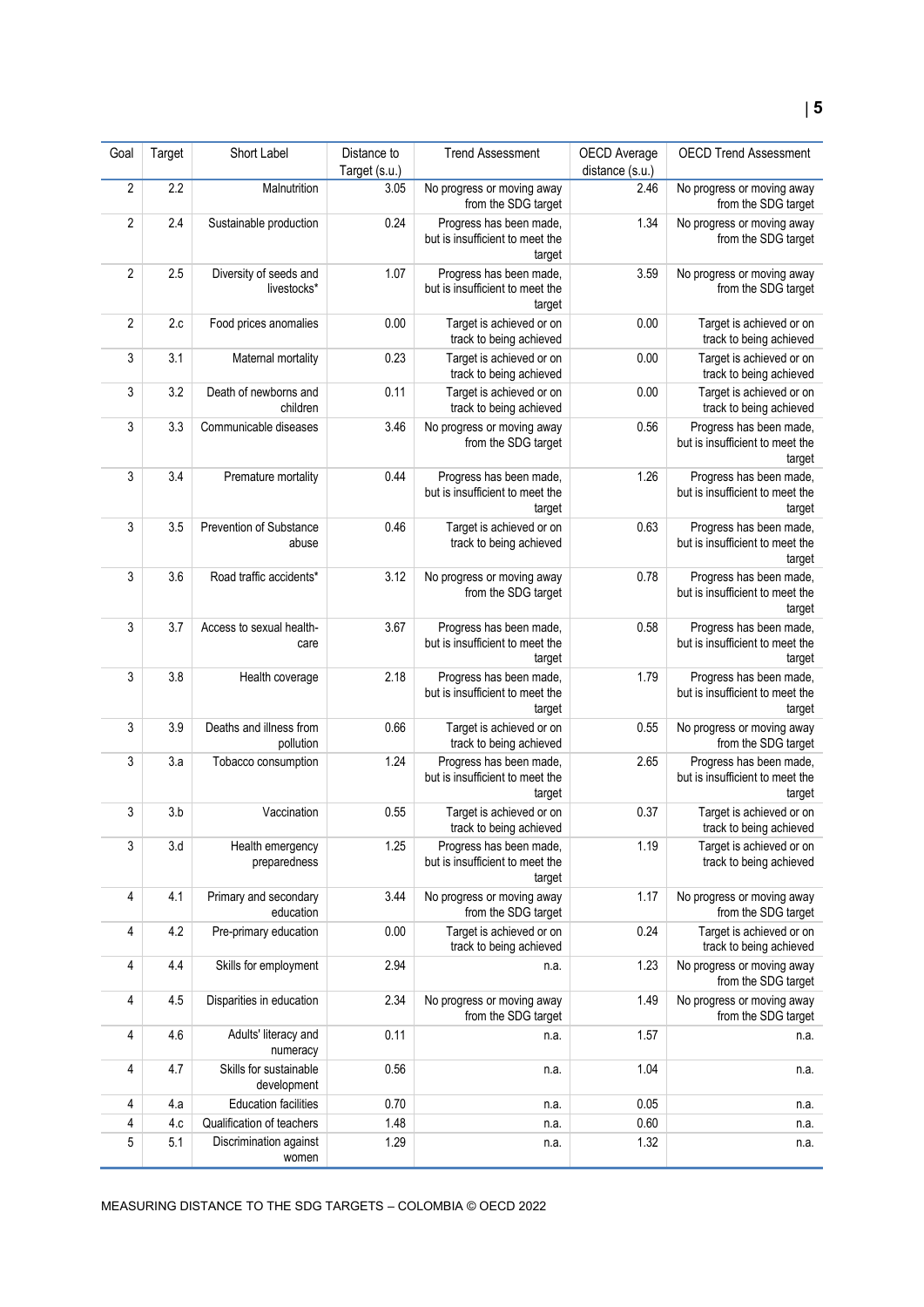| Goal           | Target | Short Label                      | Distance to   | <b>Trend Assessment</b>                                              | OECD Average    | <b>OECD Trend Assessment</b>                                         |
|----------------|--------|----------------------------------|---------------|----------------------------------------------------------------------|-----------------|----------------------------------------------------------------------|
|                |        |                                  | Target (s.u.) |                                                                      | distance (s.u.) |                                                                      |
| 5              | 5.2    | Violence against women           | 3.73          | n.a.                                                                 | 0.89            | n.a.                                                                 |
| 5              | 5.3    | Harmful practices                | 2.31          | n.a.                                                                 | 1.37            | n.a.                                                                 |
| 5              | 5.4    | Unpaid care and<br>domestic work | 0.31          | n.a.                                                                 | 1.79            | n.a.                                                                 |
| 5              | 5.5    | Women's participation            | 1.70          | Progress has been made,<br>but is insufficient to meet the<br>target | 1.89            | Progress has been made,<br>but is insufficient to meet the<br>target |
| 6              | 6.1    | Access to drinking water         | 2.22          | Progress has been made,<br>but is insufficient to meet the<br>target | 0.15            | Target is achieved or on<br>track to being achieved                  |
| 6              | 6.2    | Waste water treatment            | 2.14          | Progress has been made,<br>but is insufficient to meet the<br>target | 0.35            | Progress has been made,<br>but is insufficient to meet the<br>target |
| 6              | 6.3    | Water quality                    | 2.09          | Target is achieved or on<br>track to being achieved                  | 0.68            | Target is achieved or on<br>track to being achieved                  |
| 6              | 6.4    | Water-use efficiency             | 1.03          | Progress has been made,<br>but is insufficient to meet the<br>target | 0.54            | Progress has been made,<br>but is insufficient to meet the<br>target |
| 6              | 6.5    | Water resources<br>management    | 2.47          | n.a.                                                                 | 0.98            | n.a.                                                                 |
| 6              | 6.6    | Water-related<br>ecosystems*     | 2.88          | n.a.                                                                 | 2.18            | n.a.                                                                 |
| $\overline{7}$ | 7.1    | Access to energy                 | 0.21          | Target is achieved or on<br>track to being achieved                  | 0.00            | Target is achieved or on<br>track to being achieved                  |
| 7              | 7.2    | Clean energy                     | 0.07          | No progress or moving away<br>from the SDG target                    | 0.62            | Progress has been made,<br>but is insufficient to meet the<br>target |
| $\overline{7}$ | 7.3    | Energy efficiency                | 0.27          | Progress has been made,<br>but is insufficient to meet the<br>target | 0.98            | Progress has been made,<br>but is insufficient to meet the<br>target |
| 8              | 8.1    | GDP growth                       | 1.27          | Progress has been made,<br>but is insufficient to meet the<br>target | 1.89            | No progress or moving away<br>from the SDG target                    |
| 8              | 8.2    | Productivity                     | 0.23          | Target is achieved or on<br>track to being achieved                  | 1.77            | No progress or moving away<br>from the SDG target                    |
| 8              | 8.4    | Material footprint               | 1.12          | Progress has been made,<br>but is insufficient to meet the<br>target | 0.82            | Progress has been made,<br>but is insufficient to meet the<br>target |
| 8              | 8.5    | Employment                       | 2.49          | No progress or moving away<br>from the SDG target                    | 0.97            | No progress or moving away<br>from the SDG target                    |
| 8              | 8.6    | <b>NEET</b>                      | 4.49          | Progress has been made,<br>but is insufficient to meet the<br>target | 1.69            | No progress or moving away<br>from the SDG target                    |
| 8              | 8.8    | Labour rights                    | 2.18          | Target is achieved or on<br>track to being achieved                  | 0.80            | Progress has been made,<br>but is insufficient to meet the<br>target |
| 8              | 8.10   | Financial institutions           | 3.12          | Progress has been made,<br>but is insufficient to meet the<br>target | 0.45            | Target is achieved or on<br>track to being achieved                  |
| 8              | 8.b    | Strategy for youth<br>employment | 0.00          | n.a.                                                                 | 0.45            | n.a.                                                                 |
| 9              | 9.2    | Sustainable industry             | 1.71          | No progress or moving away<br>from the SDG target                    | 0.95            | No progress or moving away<br>from the SDG target                    |
| 9              | 9.4    | Environmental impact             | 0.89          | Target is achieved or on<br>track to being achieved                  | 0.87            | Progress has been made,<br>but is insufficient to meet the<br>target |
| 9              | 9.5    | Research and<br>development      | 3.04          | Progress has been made,<br>but is insufficient to meet the           | 1.06            | Progress has been made,<br>but is insufficient to meet the           |

MEASURING DISTANCE TO THE SDG TARGETS – COLOMBIA © OECD 2022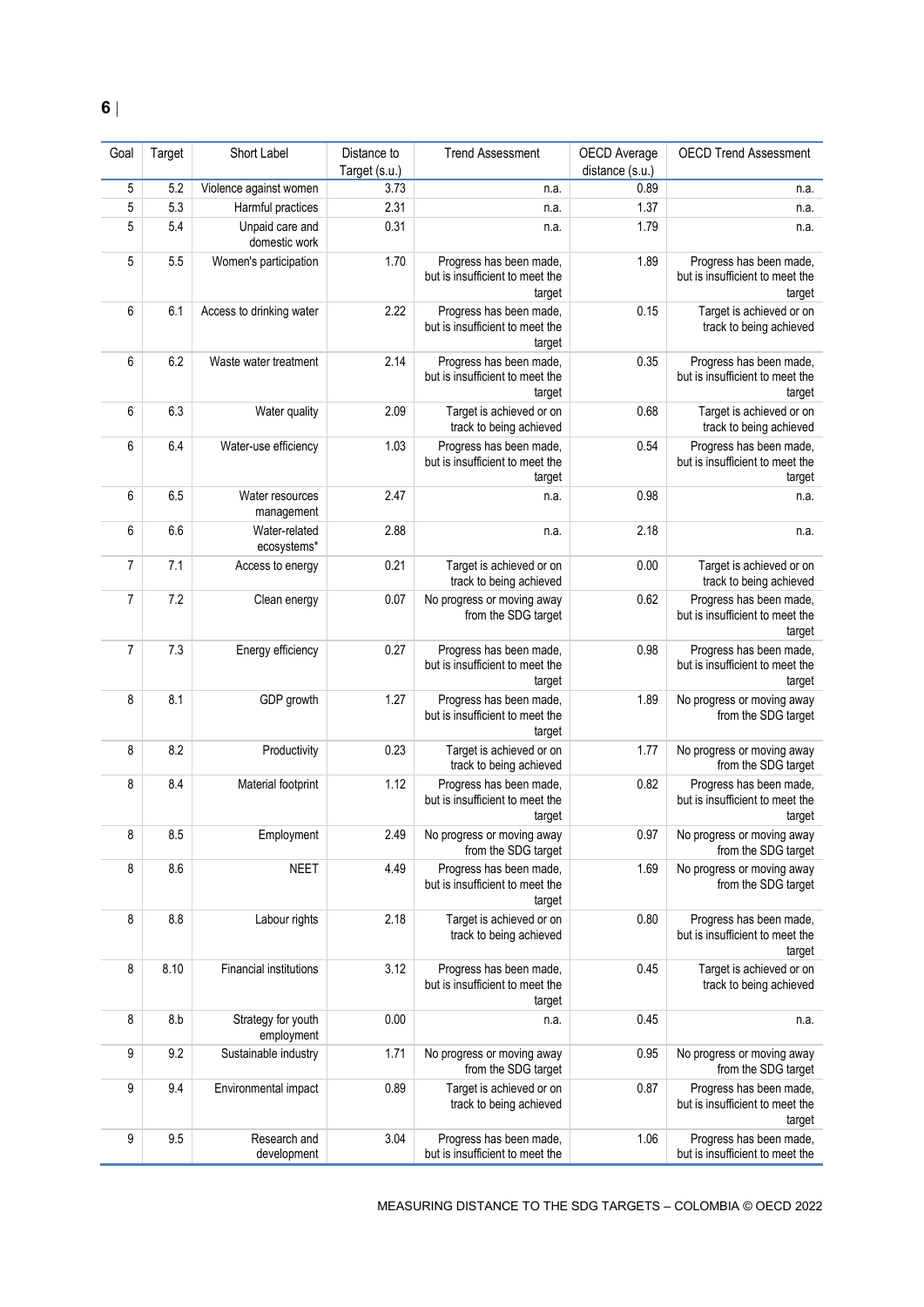## **7**

| Goal | Target | Short Label                           | Distance to<br>Target (s.u.) | <b>Trend Assessment</b>                                              | OECD Average<br>distance (s.u.) | <b>OECD Trend Assessment</b>                                         |
|------|--------|---------------------------------------|------------------------------|----------------------------------------------------------------------|---------------------------------|----------------------------------------------------------------------|
|      |        |                                       |                              | target                                                               |                                 | target                                                               |
| 9    | 9.c    | ICT                                   | 1.37                         | Progress has been made,<br>but is insufficient to meet the<br>target | 0.36                            | Progress has been made,<br>but is insufficient to meet the<br>target |
| 10   | 10.1   | Income distribution                   | 0.00                         | n.a.                                                                 | 1.23                            | No progress or moving away<br>from the SDG target                    |
| 10   | 10.2   | Social inclusion                      | 3.72                         | Progress has been made,<br>but is insufficient to meet the<br>target | 1.54                            | No progress or moving away<br>from the SDG target                    |
| 10   | 10.3   | Inequalities of outcome               | 0.98                         | Progress has been made,<br>but is insufficient to meet the<br>target | 1.27                            | Progress has been made,<br>but is insufficient to meet the<br>target |
| 10   | 10.4   | Redistribution                        | 2.50                         | No progress or moving away<br>from the SDG target                    | 1.12                            | No progress or moving away<br>from the SDG target                    |
| 10   | 10.5   | Financial markets                     | 0.67                         | No progress or moving away<br>from the SDG target                    | 0.90                            | No progress or moving away<br>from the SDG target                    |
| 10   | 10.7   | Migration                             | 0.00                         | n.a.                                                                 | 0.69                            | n.a.                                                                 |
| 10   | 10.a   | Tariff-lines                          | 0.10                         | No progress or moving away<br>from the SDG target                    | 0.93                            | Progress has been made,<br>but is insufficient to meet the<br>target |
| 11   | 11.3   | Urbanization                          | 0.00                         | n.a.                                                                 | 1.19                            | Progress has been made,<br>but is insufficient to meet the<br>target |
| 11   | 11.5   | Impact of disasters                   | 0.26                         | n.a.                                                                 | 1.19                            | n.a.                                                                 |
| 11   | 11.6   | Environmental impact of<br>cities     | 1.49                         | Progress has been made,<br>but is insufficient to meet the<br>target | 0.49                            | Progress has been made,<br>but is insufficient to meet the<br>target |
| 11   | 11.a   | Urban policies                        | 0.00                         | n.a.                                                                 | 0.23                            | n.a.                                                                 |
| 11   | 11.b   | <b>Disaster Risk Reduction</b>        | 0.36                         | n.a.                                                                 | 0.81                            | n.a.                                                                 |
| 12   | 12.1   | Sustainable cons. and<br>prod.        | 0.00                         | n.a.                                                                 | 0.00                            | n.a.                                                                 |
| 12   | 12.2   | Efficient use of natural<br>resources | 0.75                         | Progress has been made,<br>but is insufficient to meet the<br>target | 0.87                            | Progress has been made,<br>but is insufficient to meet the<br>target |
| 12   | 12.3   | Food waste                            | 1.46                         | n.a.                                                                 | 1.36                            | n.a.                                                                 |
| 12   | 12.4   | Chemical and<br>hazardous waste*      | 0.62                         | n.a.                                                                 | 1.02                            | n.a.                                                                 |
| 12   | 12.7   | Public procurement<br>practices       | 0.00                         | n.a.                                                                 | 0.00                            | n.a.                                                                 |
| 12   | 12.8   | Education for<br>sustainability       | 0.56                         | n.a.                                                                 | 1.04                            | n.a.                                                                 |
| 12   | 12.b   | Tourism sustainability                | 0.45                         | Target is achieved or on<br>track to being achieved                  | 1.87                            | No progress or moving away<br>from the SDG target                    |
| 13   | 13.1   | Resilience to climate<br>events       | 0.35                         | n.a.                                                                 | 0.73                            | n.a.                                                                 |
| 13   | 13.2   | Greenhouse gas<br>emissions           | 1.34                         | Progress has been made,<br>but is insufficient to meet the<br>target | 1.15                            | Progress has been made,<br>but is insufficient to meet the<br>target |
| 13   | 13.3   | Education for<br>sustainability       | 0.56                         | n.a.                                                                 | 1.04                            | n.a.                                                                 |
| 14   | 14.1   | Marine pollution**                    | 1.72                         | Progress has been made,<br>but is insufficient to meet the<br>target | 1.84                            | Progress has been made,<br>but is insufficient to meet the<br>target |
| 14   | 14.4   | Overfishing and IUU<br>fishing*       | 3.70                         | n.a.                                                                 | 1.78                            | n.a.                                                                 |
| 14   | 14.5   | Protected marine areas*               | 0.49                         | Progress has been made,<br>but is insufficient to meet the           | 0.38                            | Progress has been made,<br>but is insufficient to meet the           |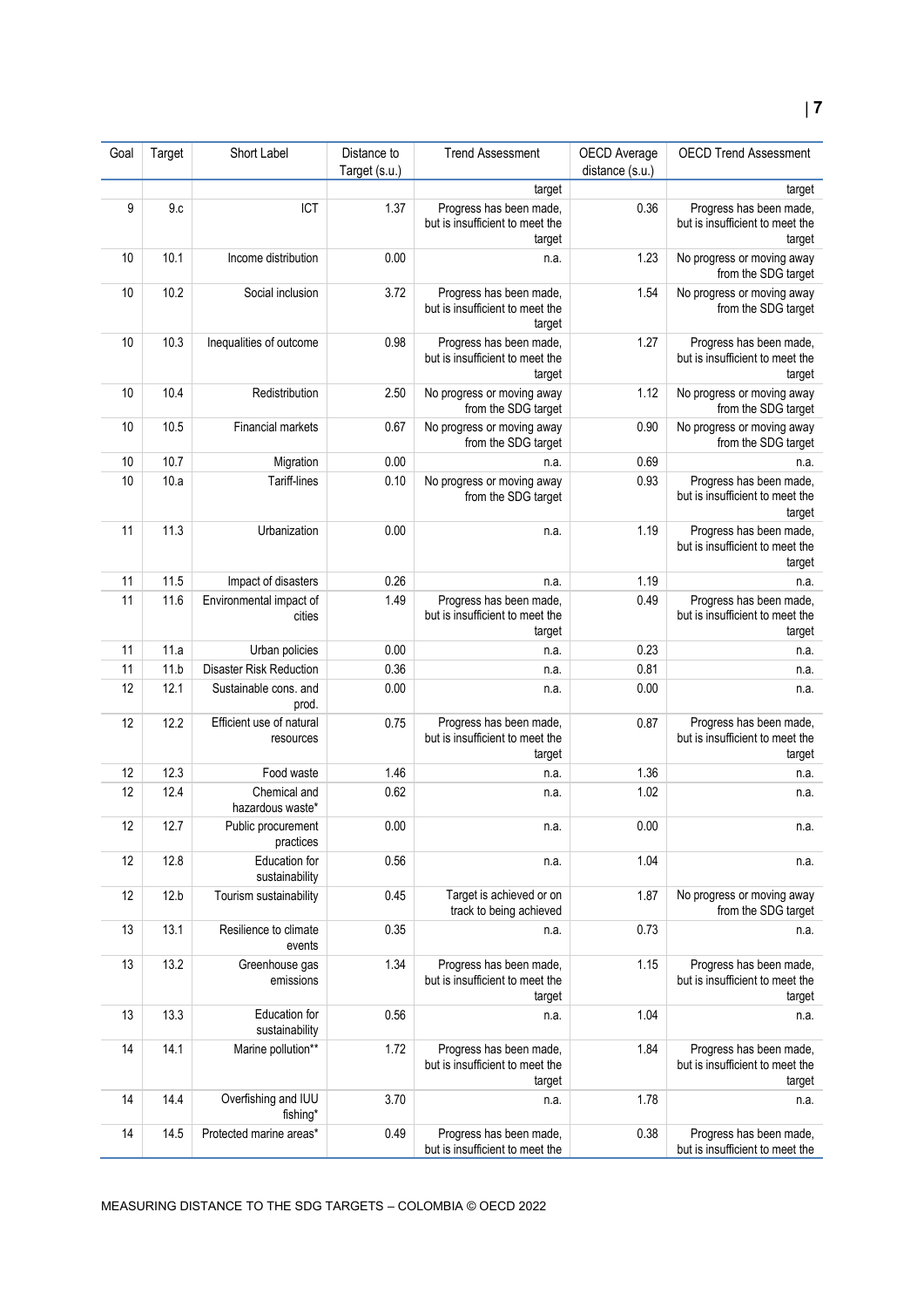| Goal | Target | Short Label                                    | Distance to<br>Target (s.u.) | <b>Trend Assessment</b>                                              | OECD Average<br>distance (s.u.) | <b>OECD Trend Assessment</b>                                         |
|------|--------|------------------------------------------------|------------------------------|----------------------------------------------------------------------|---------------------------------|----------------------------------------------------------------------|
|      |        |                                                |                              | target                                                               |                                 | target                                                               |
| 14   | 14.b   | Small-scale fisheries                          | 0.00                         | n.a.                                                                 | 1.64                            | n.a.                                                                 |
| 15   | 15.1   | Ecosystem protection*                          | 1.14                         | Progress has been made,<br>but is insufficient to meet the<br>target | 0.74                            | Progress has been made,<br>but is insufficient to meet the<br>target |
| 15   | 15.2   | Sustainable use of<br>forest*                  | 1.20                         | Progress has been made,<br>but is insufficient to meet the<br>target | 0.60                            | Target is achieved or on<br>track to being achieved                  |
| 15   | 15.3   | Desertification                                | 0.64                         | n.a.                                                                 | 1.04                            | n.a.                                                                 |
| 15   | 15.4   | Mountain ecosystems                            | 1.50                         | Progress has been made,<br>but is insufficient to meet the<br>target | 0.73                            | Progress has been made,<br>but is insufficient to meet the<br>target |
| 15   | 15.5   | Threatened species*                            | 2.73                         | No progress or moving away<br>from the SDG target                    | 1.20                            | No progress or moving away<br>from the SDG target                    |
| 15   | 15.6   | Benefits from genetic<br>resources             | 1.78                         | n.a.                                                                 | 0.78                            | n.a.                                                                 |
| 15   | 15.8   | Invasive alien species*                        | 0.67                         | n.a.                                                                 | 0.30                            | n.a.                                                                 |
| 15   | 15.9   | National and local<br>planning*                | 1.27                         | n.a.                                                                 | 0.54                            | n.a.                                                                 |
| 16   | 16.1   | Violence and related<br>deaths                 | 2.57                         | No progress or moving away<br>from the SDG target                    | 0.66                            | Progress has been made,<br>but is insufficient to meet the<br>target |
| 16   | 16.2   | Violence against<br>children                   | 0.03                         | No progress or moving away<br>from the SDG target                    | 0.65                            | No progress or moving away<br>from the SDG target                    |
| 16   | 16.3   | Rule of law                                    | 3.51                         | No progress or moving away<br>from the SDG target                    | 2.33                            | No progress or moving away<br>from the SDG target                    |
| 16   | 16.5   | Corruption and bribery                         | 0.74                         | n.a.                                                                 | 0.17                            | n.a.                                                                 |
| 16   | 16.6   | Accountable institutions                       | 3.84                         | No progress or moving away<br>from the SDG target                    | 2.26                            | Progress has been made,<br>but is insufficient to meet the<br>target |
| 16   | 16.7   | Inclusive decision-<br>making                  | 2.35                         | n.a.                                                                 | 1.85                            | n.a.                                                                 |
| 16   | 16.9   | Legal identity for all                         | 0.19                         | n.a.                                                                 | 0.00                            | n.a.                                                                 |
| 16   | 16.10  | Access to information                          | 0.00                         | n.a.                                                                 | 0.00                            | n.a.                                                                 |
| 16   | 16.a   | National institutions                          | 0.00                         | Target is achieved or on<br>track to being achieved                  | 0.54                            | Target is achieved or on<br>track to being achieved                  |
| 17   | 17.10  | Multilateral trading<br>system                 | 2.47                         | No progress or moving away<br>from the SDG target                    | 0.45                            | Target is achieved or on<br>track to being achieved                  |
| 17   | 17.12  | Market access for least<br>developed countries | 0.50                         | Progress has been made,<br>but is insufficient to meet the<br>target | 0.72                            | No progress or moving away<br>from the SDG target                    |
| 17   | 17.18  | Statistical capacity                           | 0.48                         | n.a.                                                                 | 0.09                            | n.a.                                                                 |
| 17   | 17.19  | Statistical capacity-<br>building              | 4.11                         | n.a.                                                                 | 0.11                            | n.a.                                                                 |

Note: \* refers to targets with a 2020 deadline. \*\* refers to targets with a 2025 deadline. The OECD average is measured as the simple average across OECD countries with available data.

Source: All data is taken and adapted from (UNDESA, 2021<sub>[1]</sub>), *SDG Global Database*[, https://unstats.un.org/sdgs/unsdg](https://unstats.un.org/sdgs/unsdg) and (OECD, 2021<sub>[2]</sub>), *OECD.Stat,* <https://stats.oecd.org/> (accessed on 29 October 2021).

#### <span id="page-7-0"></span>**How to read this country profile**

The OECD report *The Short and Winding Road to 2030: Measuring Distance to the SDG Targets* evaluates the distance that OECD countries need to travel to meet SDG targets for which data are currently available. It also looks at whether countries have been moving towards or away from these targets, and how likely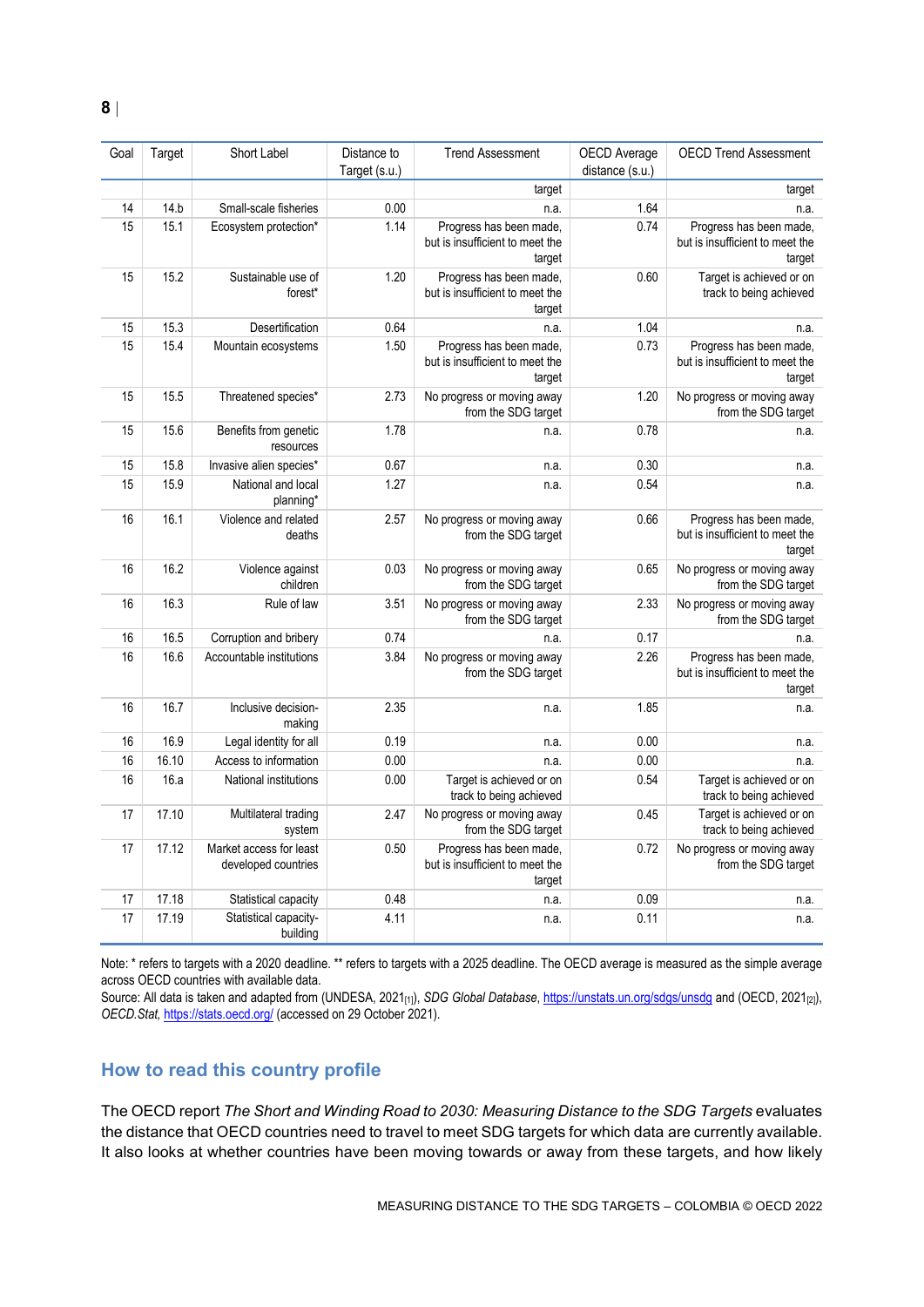they are to meet their commitments by 2030, based on an analysis of recent trends and the observed volatility in the different indicators.

As most authors and international organisations, this report adopts a rather simple geometric growth model for assessing the direction and pace of recent changes in the context of the SDGs. Yet, instead of making direct estimates of the value of the indicator by 2030, it models the likelihood of achieving a specific level using Monte Carlo simulations.

While the report provides an overview of where OECD countries, taken as a whole, currently stand, country profiles provide details of the performance and data availability of individual OECD countries.

#### *How to read the OECD SDG Wheel?*

Progress on SDGs requires a granular understanding of countries' strengths and weaknesses based on the consideration of the 169 targets of the 2030 Agenda. [Figure](#page-0-0) 1 shows both **current achievements** (in the inner circle; the longer the bar, the smaller the distance remaining to be travelled) **as well as whether OECD countries are on track** (or are at least making progress) to meet their commitments by 2030 (in the outer circle).

The length of each bar shows current level of achievement on each target. As detailed in the Methodological Annex, countries' distance to target is measured as the "standardised difference" between a country's current position and the target end-value. For each indicator, the standardised measurement unit (s.u.) is the standard deviation observed among OECD countries in the reference year (i.e. the year closest to 2015). Therefore, the longer the bar, the shorter the distance still to be travelled to reach the target by 2030. The colours of the bars applied to the various targets refer to the goals they pertain to.

The outer ring shows how OECD countries are performing over time and how likely they are to meet the different targets by 2030 based on the observed trends of the various indicators. It uses stoplight colours to classify the progress towards the target:

- green is used to indicate those countries that (based on the change in the different indicators over a recent period) should meet the target in 2030 just by maintaining their current pace of progress (i.e. more than 75% of (randomised) projections meet the target);
- yellow for those countries whose current pace of progress is insufficient to meet the target by 2030 (i.e. less than 75% of randomised projections meet the target, while the correlation coefficient between the indicator and the year is high and statistically significant, implying that a significant trend could be detected); and
- red for those countries whose recent changes have been stagnating or moving them further away from the target (i.e. less than 75% of randomised projections meet the target and the correlation coefficient between the indicator and the year is low or statistically insignificant, implying that no statistical trend could be identified).

#### *How to read the Strength and Challenges sections?*

With the aim of helping its member countries in navigating the 2030 Agenda and in setting their own priorities for action, this report relies on a unique methodology for measuring the distance that OECD countries have to travel to achieve SDG targets. The identification of the main strengths and challenges proposed in this report relies on current performances only:

 A target is considered to be a strength when the distance to the target end-value is lower than 0.5 s.u. (i.e. the distance is deemed to be small) or when the country is closer to the target than the OECD average. For instance, while Korea's distance to Target 2.2 on malnutrition is 1.4 s.u. (i.e. classified as medium distance), the average OECD distance is 2.5 s.u. Therefore, Target 2.2 is categorised as being a strength for Korea.